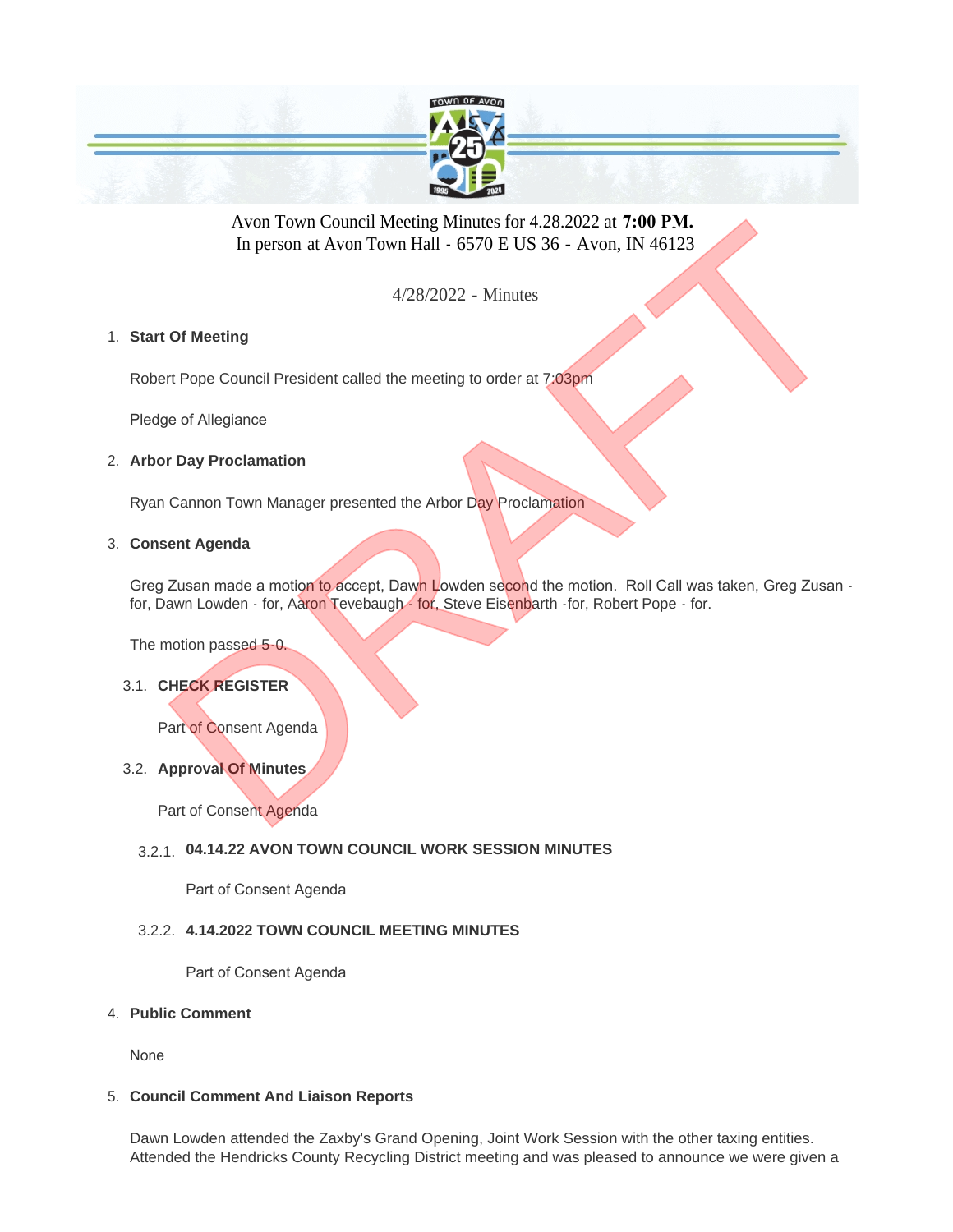\$5000 grant for new benches. Dawn congratulated the Avon World Guard, World Drumline and Indoor Winds for their WGI Championships

Aaron Tevebaugh attended RDA & RDC meetings. RDC heard updates on 100S, they also passed the expansion of the EDA for Easton Grey. Thanked staff for heavy trash day.

Greg attended a Community and Business Leaders Luncheon, Attended the Township Board Meeting, Library Board Meeting, Zaxby's Ribbon Cutting, Chamber Luncheon and Council Conversations and Congratulations to Avon for the Championship Trifecta

Steve Congrats to Avon we are so proud of them. Planning Commission met for over 4 hours. Attended the Zaxby's Grand Opening. Get out and vote May 3rd!

Robert Pope - Council Conversation meeting was a great success. Chris Petrelli with Plainfield Performing Arts Center wanted to make sure that the performing arts center is seen as more of a Hendricks County Performing Arts Center that just happens to be located in Plainfield. HCEDP Board Meeting changes to Redi Grant. Thanks to DUKE energy for grant of 10k. This Saturday is AEF Monte Carlo night. Transmission and Solven to the Championship Trifedia<br>
Riculations to Avon for the Championship Trifedia<br>
Brongrats to Avon we are so proud of them. Planning Commission met for over 4 hours. Attended the<br>
Dry's Grand Openin

#### **New Business** 6.

#### **Agreement For Online Payments - Civic Rec** 6.1.

Ryan Cannon presents the Civic Rec agreement for Credit Card Payments.

Dawn Lowden made a motion to accept as presented. Steve Eisenbarth seconded the motion.

Roll Call was taken, Greg Zusan - for, Dawn Lowden - for, Aaron Tevebaugh - for, Steve Eisenbarth for, Robert Pope - for. The motion passed 5-0.

#### 7. Resolution

#### **Resolution 2022.03 Worthless And Surplus Property** 7.1.

Ryan Cannon explained that we have items that the town would like to declare surplus property.

Greg Zusan made motion to accept as presented. Aaron Tevebaugh seconded the motion.

Roll Call was taken, Greg Zusan - for, Dawn Lowden - for, Aaron Tevebaugh - for, Steve Eisenbarth for, Robert Pope - for. The motion passed 5-0.

#### **Ordinance** 8.

#### **Final Reading Ordinance 2022.12 Amending Right-Of-Way Permit Fees And Annual Bond** 8.1.

Mitchell Ray updated the council on the details of the fees and the newly updated Ordinance.

Dawn Lowden made a motion to accept as presented. Steve Eisenbarth seconded the motion.

Roll Call was taken, Greg Zusan - for, Dawn Lowden - for, Aaron Tevebaugh - for, Steve Eisenbarth for, Robert Pope - for. The motion passed 5-0.

#### **Final Reading Ordinance 2022.13 Re-Zoning DRG** 8.2.

Bill Peeples presented the Ordinance to rezone to the council.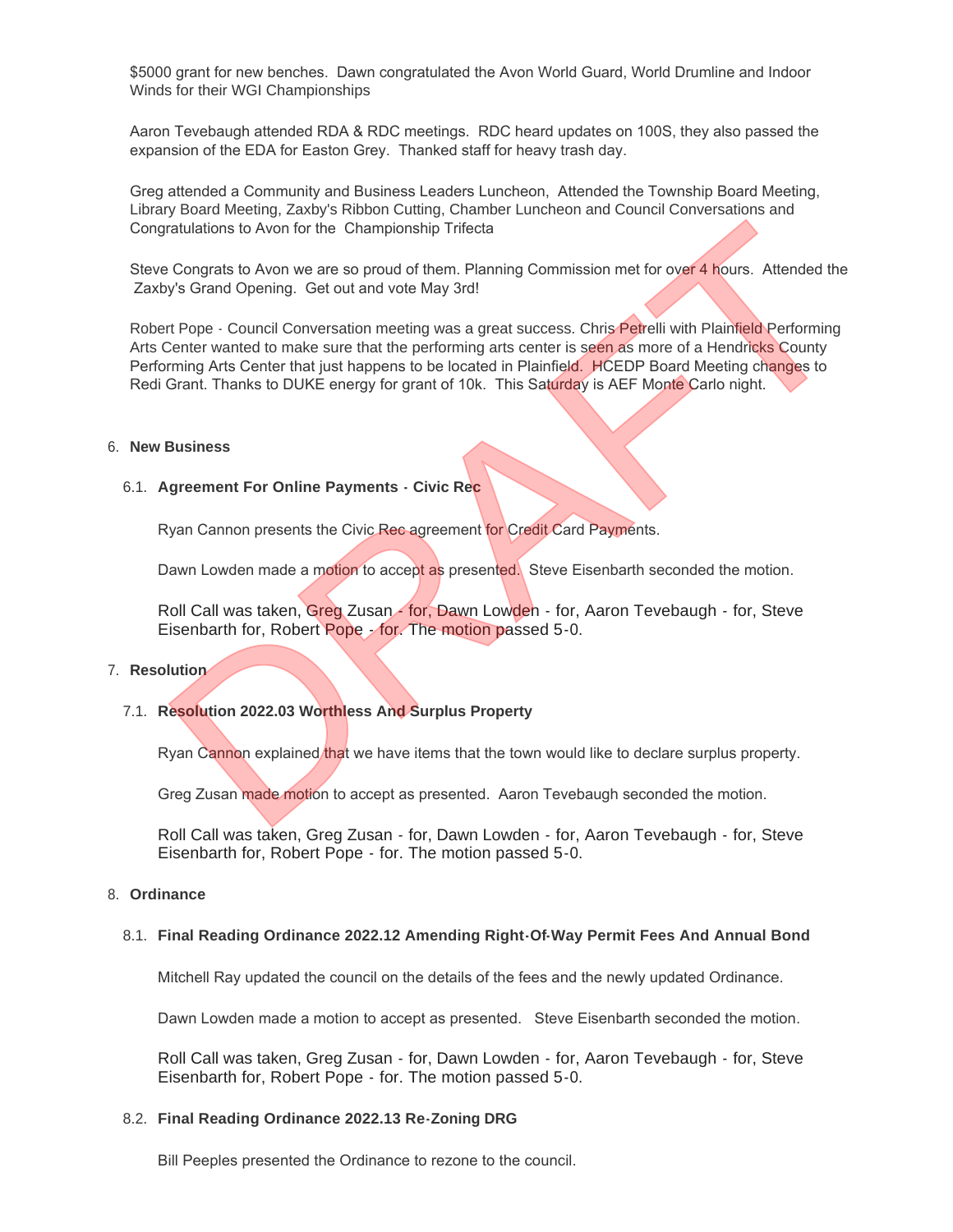Steve Eisenbarth made motion to accept as presented. Greg Zusan seconded the motion.

Roll Call was taken, Greg Zusan - for, Dawn Lowden - for, Aaron Tevebaugh - for, Steve Eisenbarth for, Robert Pope - for. The motion passed 5-0.

### **Legal Counsel Report** 9.

None

**Public Comment** 10.

None

### **Council Comment** 11.

# **Council Calendar** 12.

Next meeting is May 12, 2022 with a work session at 5:30pm.

Susie's Place is giving out donuts on 4.29.2022 from 7am-9am in front of town hall.

Delbert from the Parks Department will be at White Oak at 2pm on Friday 4.29.2022 to teach kids about Arbor Day and how to plant trees. richt Comment<br>
Incilie Calendar<br>
Incilie Calendar<br>
In the Pakis Department will be at White Oak at 2pm on Friday 4,29,2022 to teach kids about<br>
Day and how to plant trees.<br>
Incilie Calendar will be at White Oak at 2pm on F

 $\mathcal{L}=\{1,2,3,4,5\}$ 

 $\mathcal{L}_\text{max}$  and  $\mathcal{L}_\text{max}$  and  $\mathcal{L}_\text{max}$  and  $\mathcal{L}_\text{max}$  and  $\mathcal{L}_\text{max}$  and  $\mathcal{L}_\text{max}$ 

 $\mathcal{L}_\text{max}$  , and the contract of the contract of the contract of the contract of the contract of the contract of the contract of the contract of the contract of the contract of the contract of the contract of the contr

 $\mathcal{L}_\text{max}$  , and the contract of the contract of the contract of the contract of the contract of the contract of the contract of the contract of the contract of the contract of the contract of the contract of the contr

Community Clean up has been postponed until 5.7.2022.

### **Adjournment** 13.

**Avon Town Council:**

Robert Pope, President

Aaron Tevebaugh, Vice President

Steve Eisenbarth, Member

Dawn Lowden, Member

Greg Zusan, Member